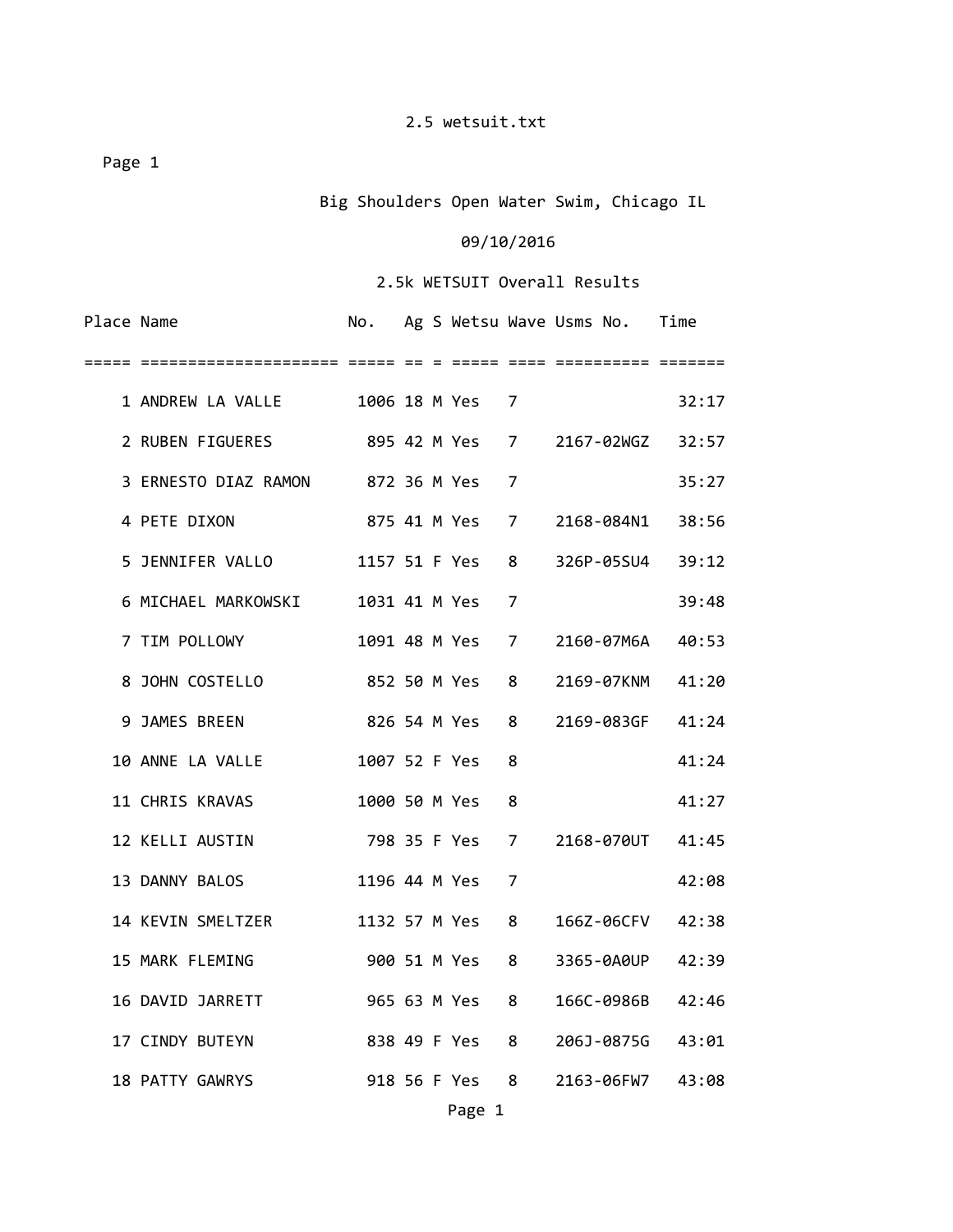| 19 LLOY JOHNSTON 976 43 F Yes 7                      |               |  |                |                |                                  | 43:23 |
|------------------------------------------------------|---------------|--|----------------|----------------|----------------------------------|-------|
| 20 TRACEY O'DONNELL 1076 56 F Yes                    |               |  |                | 8              | 216U-087N6 43:29                 |       |
| 21 PAUL DECKER                                       | 866 50 M Yes  |  |                | 8              |                                  | 43:34 |
| 22 JERI KESSENICH 989 59 F Yes                       |               |  |                | 8              | 1969-02926                       | 43:35 |
| 23 BEN NEIBURGER                                     | 1068 47 M Yes |  |                | 7              |                                  | 43:57 |
| 24 SHERYL KERN                                       | 987 51 F Yes  |  |                | 8              |                                  | 44:00 |
| 25 PAUL NICHOLLS                                     | 1069 64 M Yes |  |                | 8              |                                  | 44:04 |
| 26 DAN MEEK                                          |               |  | 1048 60 M Yes  | 8              | 2063-02AGD 44:21                 |       |
| 27 STEVE WEINSTEIN                                   |               |  | 1170 54 M Yes  | 8              | 2160-07G3X 44:23                 |       |
| 28 LESLIE HOLLING 951 52 F Yes                       |               |  |                | 8              | 216H-064C6                       | 44:24 |
| 29 MIKE GRUNOW 927 39 M Yes                          |               |  |                | 7              |                                  | 44:34 |
| 30 SHANNON MCDANIEL 1040 45 F Yes                    |               |  |                | $\overline{7}$ |                                  | 44:53 |
| 31 TIM BIRKETT                                       |               |  | 812 44 M Yes   | 7              | 1662-07V6E 45:36                 |       |
| 32 LYNN BOSWELL 819 55 F Yes                         |               |  |                | 8              | 216S-02W18 45:56                 |       |
| 33 PATTI VOLLMER                                     |               |  | 1162 54 F Yes  | 8              | 166M-02B8X 46:08                 |       |
| 34 GREG KINCER NAMES                                 |               |  | 991 58 M Yes   | 8              | 166V-05F96 46:36                 |       |
| 35 ELAINE MCCRACKEN 1039 53 F Yes                    |               |  |                | 8              | 1663-06UX5 46:38                 |       |
| 36 LYNDSEY MERRILL 1051 28 F Yes 7                   |               |  |                |                |                                  | 46:56 |
| 37 BILL NUNN                                         |               |  |                |                | 1071 62 M Yes 8 1662-06X9D 46:57 |       |
| 38 GINI FLEMING                                      |               |  | 899 56 F Yes 8 |                | 216T-0AA99 47:03                 |       |
| 39 BOB CAVALLO                                       |               |  | 842 68 M Yes 8 |                | 166B-06AWX 47:45                 |       |
| 40 MARY GAWRYS 916 60 F Yes 8 216C-02UUE             |               |  |                |                |                                  | 47:55 |
| 41 MICHAEL WAECHTER 1163 48 M Yes 7 2169-06YRW 47:55 |               |  |                |                |                                  |       |
| 42 JENNIFER MCBRIDE 1035 47 F Yes 7 216D-06MSU 47:56 |               |  |                |                |                                  |       |
|                                                      |               |  | Page 2         |                |                                  |       |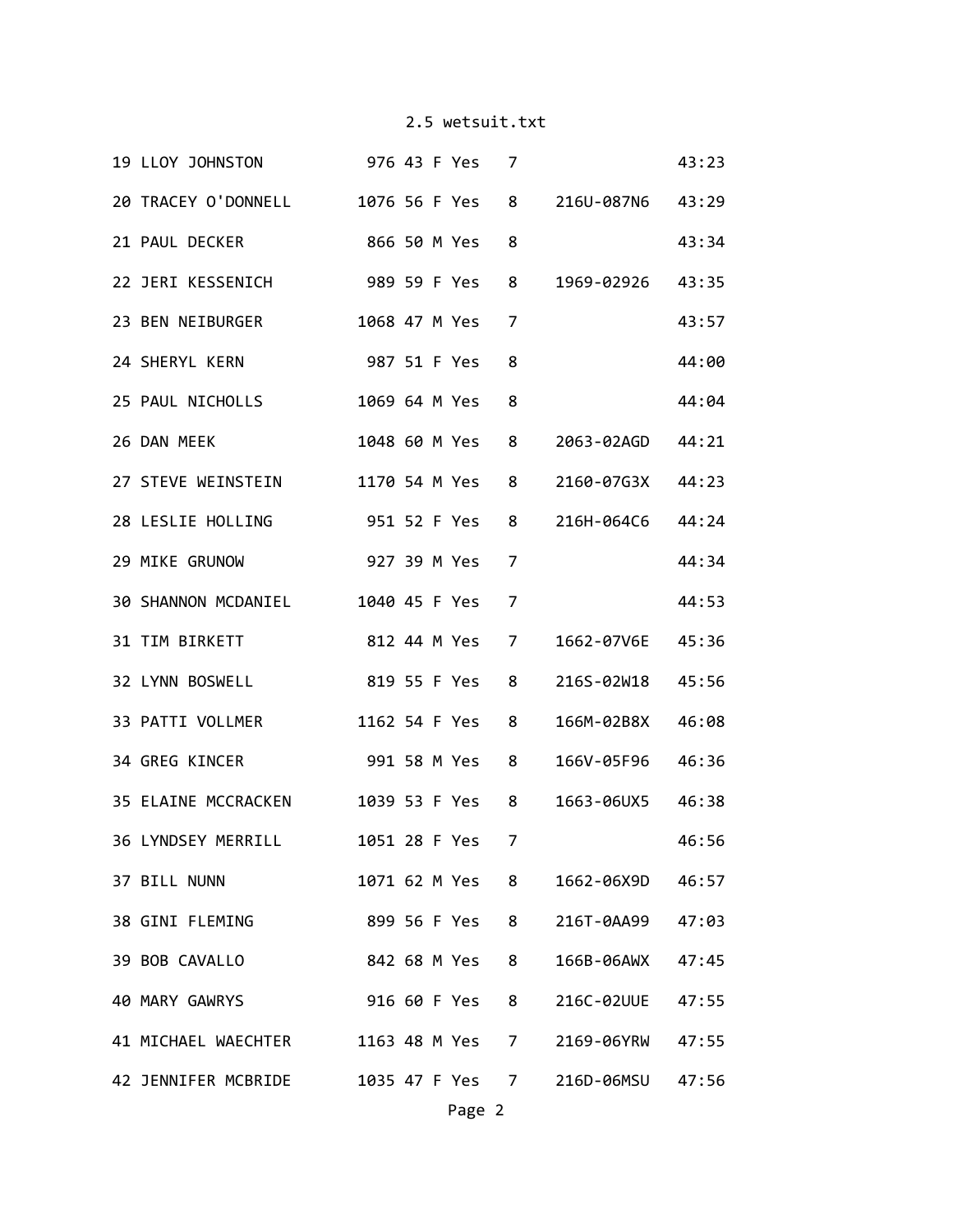| 43 ROB JOYCE       | 979 55 M Yes  |               | 8 | 166E-06KA5 | 48:08 |
|--------------------|---------------|---------------|---|------------|-------|
| 44 ANGIE O'BRIEN   | 1073 45 F Yes |               | 7 |            | 48:12 |
| 45 KATHLEEN DRAGAN | 879 35 F Yes  |               | 7 |            | 48:15 |
| 46 RON GATTE       | 915 52 M Yes  |               | 8 | 1662-07SZT | 48:21 |
| 47 DANIEL DOOHER   | 877 56 M Yes  |               | 8 | 1069-037Y2 | 48:28 |
| 48 MATT LANTER     | 1013 28 M Yes |               | 7 |            | 49:00 |
| 49 BETSY LEE       |               | 1017 30 F Yes | 7 | 166Z-06E80 | 49:00 |
| 50 TARA ECKMAN     | 885 42 F Yes  |               | 7 | 1661-08452 | 49:11 |

Page 2

## Big Shoulders Open Water Swim, Chicago IL

## 09/10/2016

## 2.5k WETSUIT Overall Results

| Place Name |                                      |  |                 |   | No. Ag S Wetsu Wave Usms No. Time         |       |
|------------|--------------------------------------|--|-----------------|---|-------------------------------------------|-------|
|            |                                      |  |                 |   |                                           |       |
|            | 51 CATHERINE BURTON                  |  |                 |   | 837 59 F Yes   8     436Z-088DR     49:44 |       |
|            | 52 TINA VANDE GUCHTE 1158 50 F Yes 8 |  |                 |   | 196H-0982Y 49:59                          |       |
|            | 53 VINCENT CORVARI                   |  |                 |   | 851 52 M Yes   8     166T-06EH0           | 50:01 |
|            | 54 DANIEL WRZOSEK                    |  | 1185 26 M Yes 7 |   |                                           | 50:13 |
|            | 55 MARY KINCER                       |  | 992 25 F Yes 7  |   |                                           | 50:19 |
|            | 56 ROSE RYAN                         |  | 1108 36 F Yes 7 |   |                                           | 50:34 |
|            | 57 LISA JILLSON                      |  | 971 49 F Yes 8  |   | 2164-09TNU                                | 50:37 |
|            | 58 AKE PARAMADILOK                   |  | 1081 32 M Yes   | 7 |                                           | 50:39 |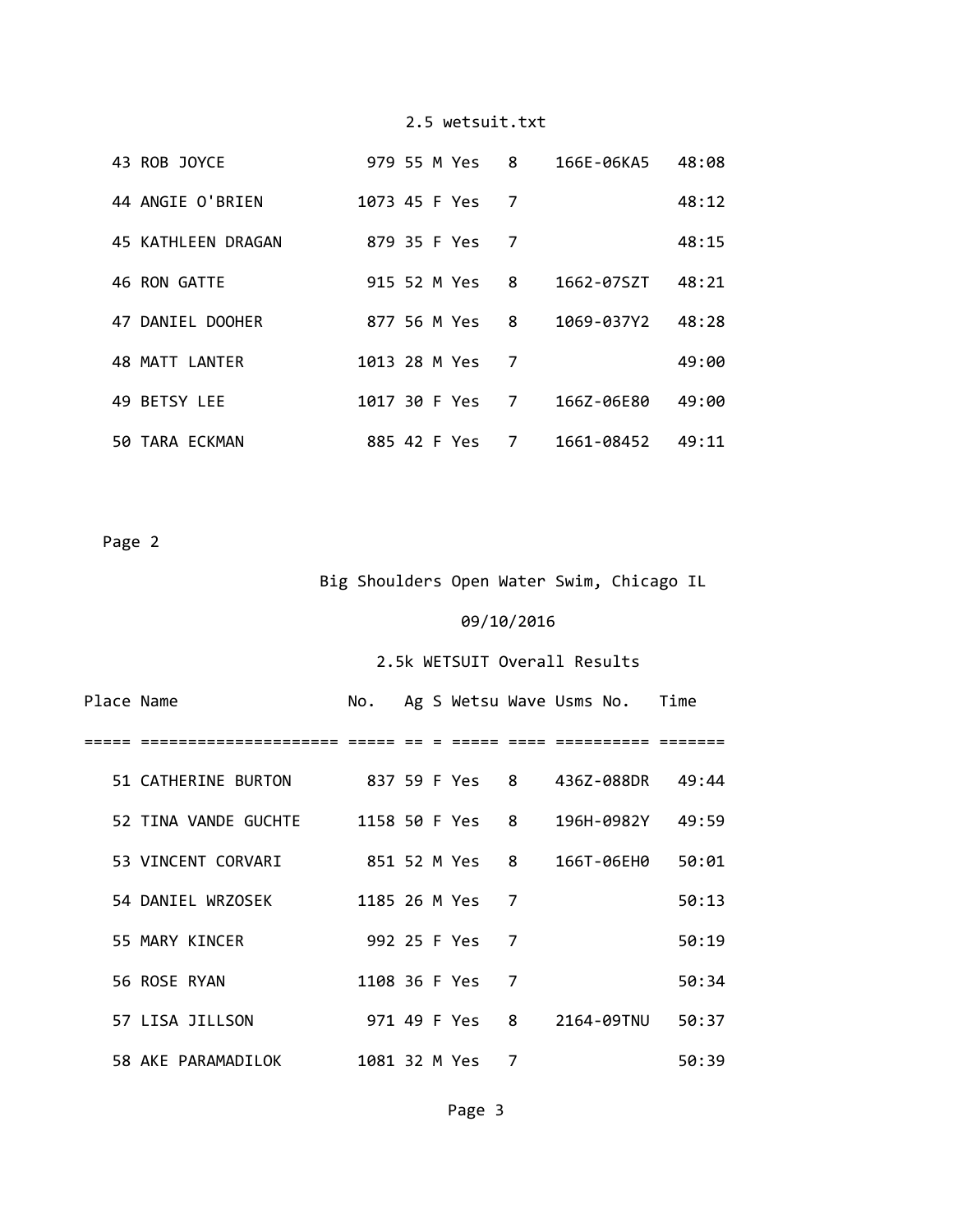|                                                    |  | 2.5 wetsuit.txt |   |                  |       |
|----------------------------------------------------|--|-----------------|---|------------------|-------|
| 59 MICHAEL MURPHY 1200 50 M Yes 8                  |  |                 |   |                  | 50:42 |
| 60 CATHERINE BROAD 830 57 F Yes 8 5960-06KVW 50:42 |  |                 |   |                  |       |
| 61 TROY SCHNEIDER                                  |  | 1115 19 M Yes 7 |   |                  | 50:58 |
| 62 LAURI MERRILL                                   |  | 1050 57 F Yes   | 8 | 386B-03HSJ 51:25 |       |
| 63 SEAN ODELL                                      |  | 1075 36 M Yes   | 7 |                  | 51:47 |
| 64 JAMES PRASCH                                    |  | 1097 56 M Yes   | 8 |                  | 51:50 |
| 65 KATIE LACOMARRE 1008 49 F Yes                   |  |                 | 8 |                  | 52:24 |
| 66 MARK MISENCIK                                   |  | 1058 56 M Yes   | 8 |                  | 52:24 |
| 67 BETH SCHERER                                    |  | 1111 57 F Yes 8 |   | 216F-087JK 52:33 |       |
| 68 CHELSEA WERRIES                                 |  | 1174 25 F Yes 7 |   |                  | 52:39 |
| 69 JANET FURMAN                                    |  | 906 46 F Yes 7  |   | 2168-0860W       | 53:17 |
| <b>70 BRYAN GRAS</b>                               |  | 925 54 M Yes    | 8 | 196C-09HMB       | 53:49 |
| 71 DRIES KIMPE                                     |  | 990 34 M Yes    | 7 |                  | 53:54 |
| 72 MOLLIE BENEDICT 808 45 F Yes                    |  |                 | 7 |                  | 54:01 |
| 73 BRYAN LILLY                                     |  | 1020 60 M Yes 8 |   | 1665-062ZH 54:09 |       |
| 74 ROBERT STRATTON 1142 45 M Yes 7                 |  |                 |   | 1665-09A0Z 54:33 |       |
| 75 DARYL GUARIZO 329 47 M Yes                      |  |                 | 7 |                  | 54:33 |
| 76 JULIE WITCZAK                                   |  | 1179 38 F Yes 7 |   | 216G-02VJJ 55:12 |       |
| 77 EATON WEILER                                    |  | 1169 46 M Yes   | 7 |                  | 55:20 |
| 78 SHARON BROWN                                    |  | 834 57 F Yes    | 8 |                  | 55:46 |
| 79 LESLEY BROWN                                    |  | 832 56 F Yes 8  |   | 216F-02VU0       | 55:52 |
| 80 JOHN DOPPELHAMMER 878 38 M Yes                  |  |                 | 7 |                  | 56:14 |
| 81 BILL FLEMING                                    |  | 896 80 M Yes    | 8 |                  | 56:17 |
| 82 FRANK ZOLTAN                                    |  | 1192 51 M Yes   | 8 |                  | 56:43 |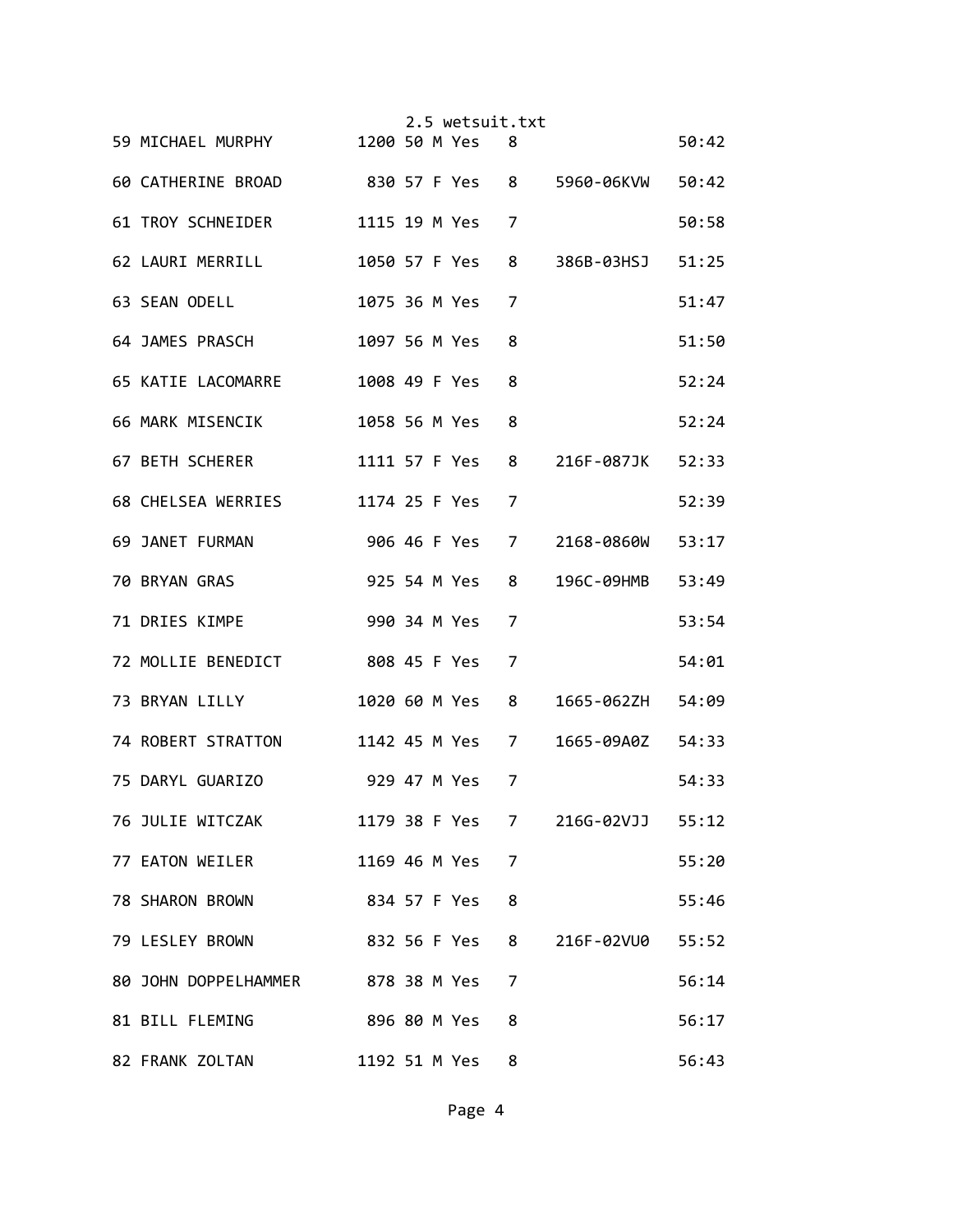|                                   |               |  | 2.5 wetsuit.txt |   |                                 |         |
|-----------------------------------|---------------|--|-----------------|---|---------------------------------|---------|
| 83 KEVIN HIEBER                   |               |  | 944 48 M Yes 7  |   | 1661-0844K 56:47                |         |
| 84 MICHAEL HOOD                   |               |  |                 |   | 954 51 M Yes 8 2169-09SPG 57:29 |         |
| 994 49 M Yes<br>85 DAVID KLUMPP   |               |  |                 | 8 |                                 | 57:34   |
| 86 JOHN CULLINANE                 |               |  | 853 54 M Yes    | 8 | 216U-0A6DG 57:36                |         |
| 87 ANDREA BRANDS                  |               |  | 824 53 F Yes    | 8 | 216Z-09MKJ 57:44                |         |
| 88 TERESA SULLIVAN                |               |  | 1144 58 F Yes   | 8 |                                 | 58:02   |
| 931 45 F Yes<br>89 JENNIFER GUIRL |               |  |                 | 7 | 4361-04KSA                      | 58:12   |
| 90 GREG WYDER                     | 1187 67 M Yes |  |                 | 8 | 2066-05X22                      | 58:52   |
| 91 HEATHER YUTZY<br>1195 49 F Yes |               |  |                 | 8 | 2163-0A5U2                      | 58:53   |
| 92 GENE HWANG                     | 959 67 M Yes  |  |                 | 8 | 166Z-06PEG                      | 59:16   |
| 977 53 F Yes<br>93 JENNIFER JOYCE |               |  |                 | 8 | 166A-06MM9                      | 59:21   |
| 94 JOSE CARRASQUILLO 841 55 M Yes |               |  |                 | 8 | 216K-0810Y 59:37                |         |
| 95 DAN JECHA                      |               |  | 968 32 M Yes    | 7 |                                 | 1:00:30 |
| 96 CHRIS DAVIT                    | 861 60 F Yes  |  |                 | 8 |                                 | 1:00:54 |
| 97 JAMES MCNEELY                  | 1046 57 M Yes |  |                 | 8 |                                 | 1:00:56 |
| 98 KEVIN POORMAN                  |               |  | 1093 65 M Yes   | 8 |                                 | 1:01:00 |
| 99 LINDA MISENCIK                 |               |  | 1057 56 F Yes   | 8 |                                 | 1:01:26 |
| 100 CAROLINE KEEM                 | 984 45 F Yes  |  |                 | 7 |                                 | 1:02:10 |

Page 3

Big Shoulders Open Water Swim, Chicago IL

# 09/10/2016

2.5k WETSUIT Overall Results

| Place Name | No. Ag S Wetsu Wave Usms No. Time |  |
|------------|-----------------------------------|--|
|            | Page 5                            |  |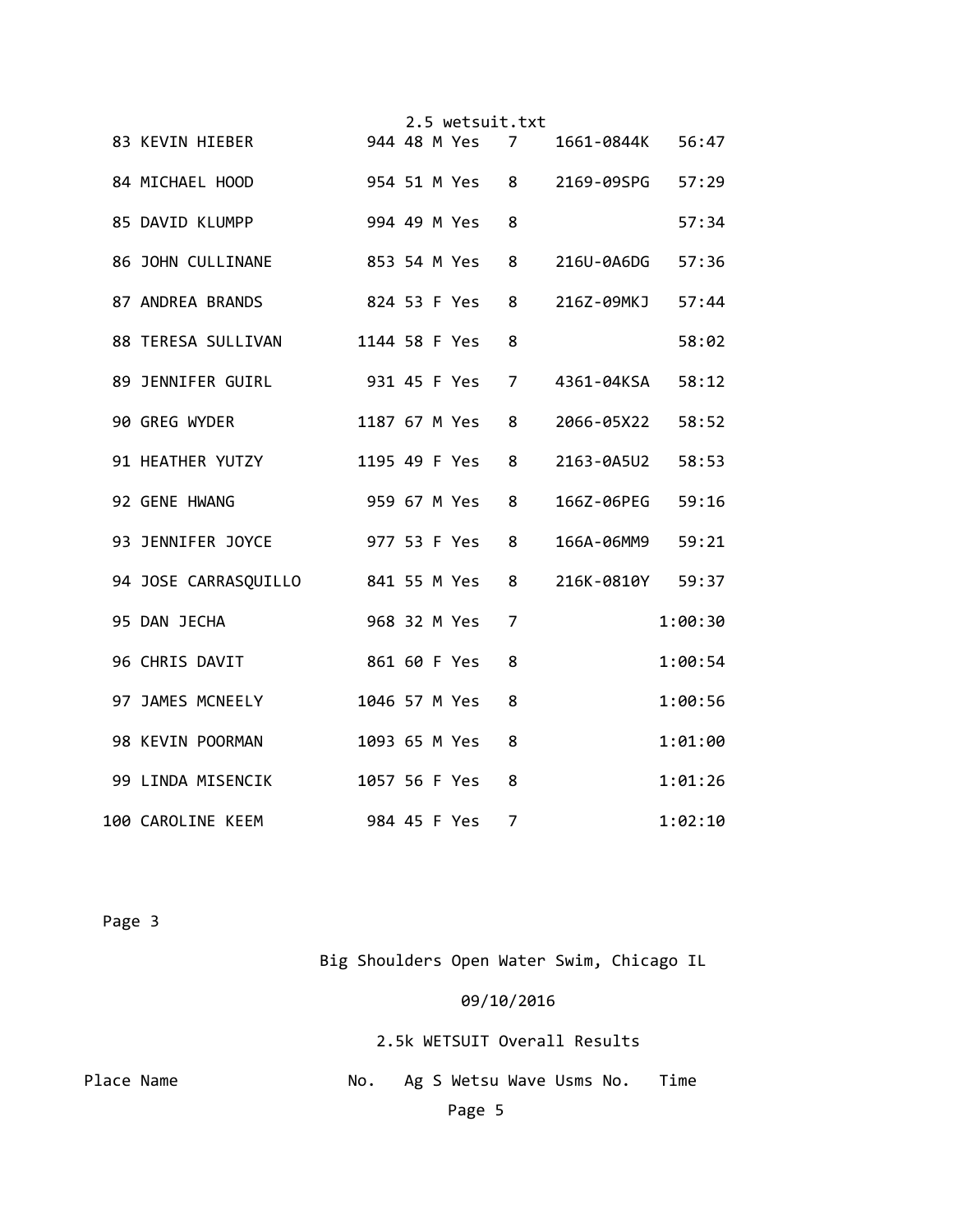| 101 CALVIN THOMAS 1146 66 M Yes 8     |  |                 |                |                                    | 1:02:12 |
|---------------------------------------|--|-----------------|----------------|------------------------------------|---------|
| 102 AMY STEWART SMITH 1139 39 F Yes 7 |  |                 |                |                                    | 1:02:14 |
| 103 JANICE WISELY                     |  | 1178 36 F Yes   | 7              |                                    | 1:02:32 |
| 104 DREW EFFRON<br>887 60 M Yes       |  |                 | 8              |                                    | 1:03:15 |
| 882 52 M Yes<br>105 LEE DUNBAR        |  |                 | 8              | 216V-09DWR 1:04:12                 |         |
| 106 VIJAI PONNEZHAN 1092 40 M Yes     |  |                 | 7              |                                    | 1:04:23 |
| 1047 45 F Yes<br>107 CARRIE MEADE     |  |                 | 7              |                                    | 1:04:27 |
| 108 SUSAN SCHUMM 1117 57 F Yes        |  |                 | 8              | 166V-0A6R0 1:04:59                 |         |
| 109 TIBERIUS SECOR                    |  | 1119 46 M Yes 7 |                |                                    | 1:05:15 |
| 110 PETER GRUNWALD 928 72 M Yes       |  |                 | 8              |                                    | 1:05:29 |
| 111 DEE OHAIR                         |  | 1077 52 F Yes   | 8              | 216D-09T9R 1:05:48                 |         |
| 112 THOMAS ROSEN                      |  |                 |                | 1105 47 M Yes 7 216X-09MDE 1:06:21 |         |
| 113 SUE LANTER                        |  | 1014 59 F Yes   | $\overline{7}$ | 166S-09C4A 1:07:52                 |         |
| 114 LESTER ZIELINSKI 1190 56 M Yes    |  |                 | 8              |                                    | 1:07:53 |
| 115 CINDY BEILFUSS 807 52 F Yes       |  |                 | 8              |                                    | 1:08:20 |
| 116 PAUL SELIGMAN                     |  | 1120 65 M Yes   | 8              | 106R-07KWH 1:08:39                 |         |
| 117 JP PARKS                          |  | 1082 72 F Yes   | 8              | 1969-JPSWM 1:09:16                 |         |
| 118 JENNI KARAS 981 35 F Yes 7        |  |                 |                |                                    | 1:10:14 |
| 119 CHRISTINA KASM 982 35 F Yes 7     |  |                 |                |                                    | 1:12:33 |
| 120 HEATHER WANDERSKI                 |  | 1167 38 F Yes 7 |                |                                    | 1:13:18 |
| 121 JULIE OLIPHANT                    |  | 1078 43 F Yes 7 |                | 156W-08DTH 1:15:20                 |         |
| 122 BETH HEAD                         |  | 938 46 F Yes 7  |                | 1662-063YV 1:17:31                 |         |
| 123 KATHY BLAZOFF 813 56 F Yes 8      |  |                 |                |                                    | 1:19:01 |
|                                       |  | Page 6          |                |                                    |         |